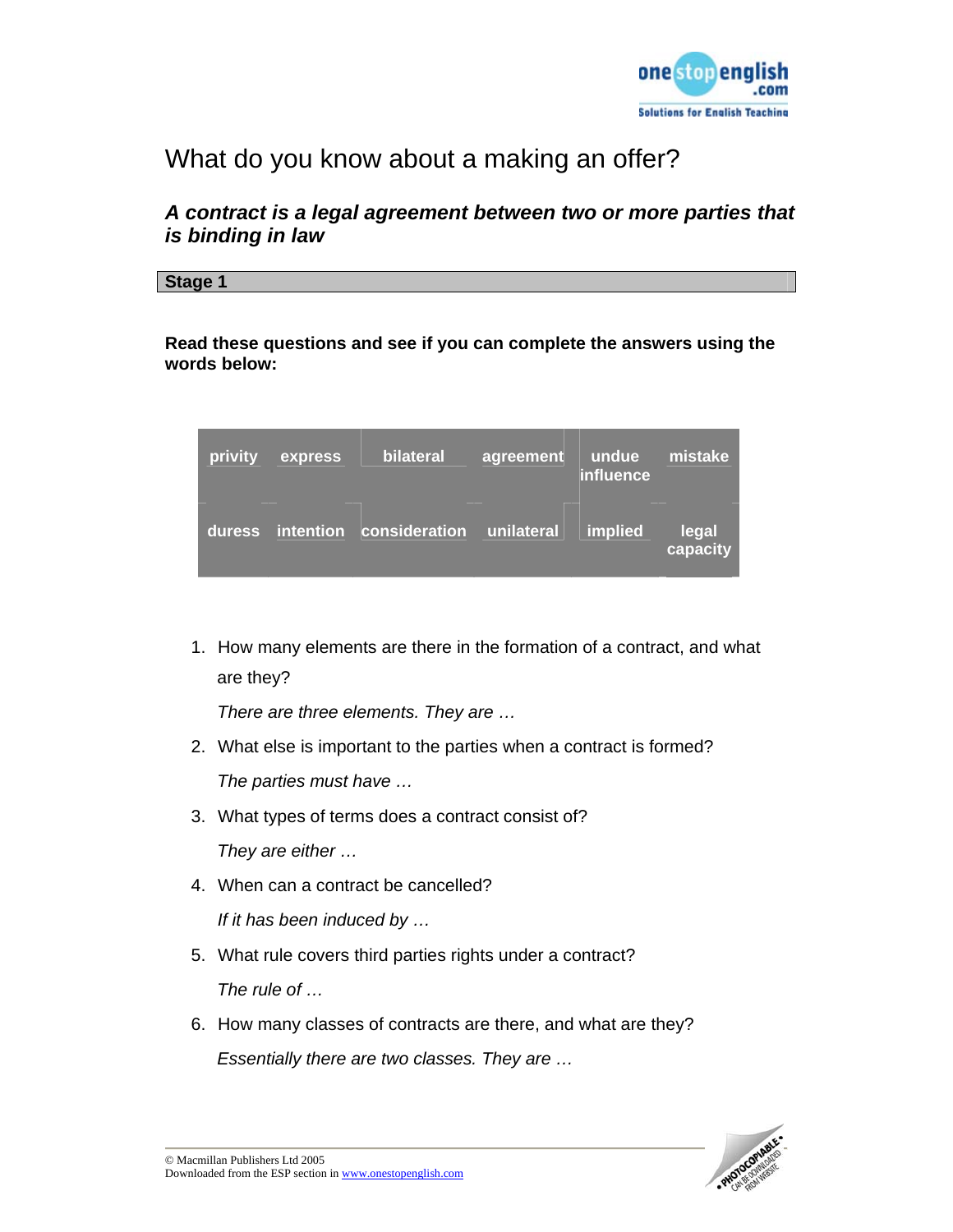

### **Now put each half of these conversations together - they illustrate the vocabulary in Stage 1:**

| 1. Have you seen this? We've just had an<br>offer for our house in London. What<br>should we do?                                                         | a. He told her the only way he could help<br>her husband was for her to sign a loan on<br>a house that she owned, and she believed                                      |
|----------------------------------------------------------------------------------------------------------------------------------------------------------|-------------------------------------------------------------------------------------------------------------------------------------------------------------------------|
| 2. It's got to be a unilateral contract.                                                                                                                 | him. This sounds like undue influence.<br>b. Yes, I know, but I never really liked it<br>and consideration only has to be<br>sufficient, it doesn't have to be adequate |
| 3. I know we have a contract but if you<br>don't agree to pay me more, I won't<br>deliver the next consignment.                                          | c. Well, I'm afraid you aren't a party to our<br>contract. The rule of privity of contract<br>means unfortunately you don't have any<br>rights. I'll pay her directly.  |
| 4. Everybody knows he's an alcoholic.<br>How can he have been legally capable of<br>signing that contract?                                               | d. I think we should accept. We have an<br>agreement and all we need to do is ask<br>our lawyer to draw up the contract as<br>quickly as possible                       |
| 5. I'm glad we were able to reach a<br>bilateral agreement                                                                                               | e. I know. They took him out to lunch, got<br>him drunk and of course he had no idea<br>what he was signing!                                                            |
| 6. I'm sorry; I made a mistake about the<br>car.                                                                                                         | f. You can't do that. I already have agreed<br>to sell the order on. That's duress and it'll<br>cost me a lot of money.                                                 |
| 7. As a landlord, you should know that you<br>have to look after the stairs and lift in the<br>property. It's not in the agreement                       | g. It seems as though you have no<br>intention in getting rid of it so there's no<br>point in even trying to agree a price.                                             |
| 8. You sold that painting for only £600. It's<br>worth at least twice that!                                                                              | h. I didn't realise my wife had sold the car<br>yesterday. The contract we sold is void.                                                                                |
| 9. Did you hear what happened to that<br>poor woman who was married to a man<br>who had financial problems and went to<br>see her bank manager for help? | i. Yes, it's an express term. It's very<br>unusual. I've never seen a term like this<br>before.                                                                         |
| 10. It's very important you understand this<br>term of the contract about packaging as it<br>cannot be changed. Do you?                                  | j. It's a well-established principle so it's an<br>implied term.                                                                                                        |
| 11. You still owe my daughter for the<br>jewellery she sold you, don't you? Give<br>me the money now and I'll pass it on to<br>her.                      | k. Although we never signed anything you<br>offered a reward to anyone if they found<br>your camera – and I've got it here!                                             |
| 12. I only said I might be interested in<br>selling my boat                                                                                              | I. Yes, if you agree to buy my products at<br>the price we've agreed, I can start delivery<br>next week.                                                                |

### **Write your answers here:**

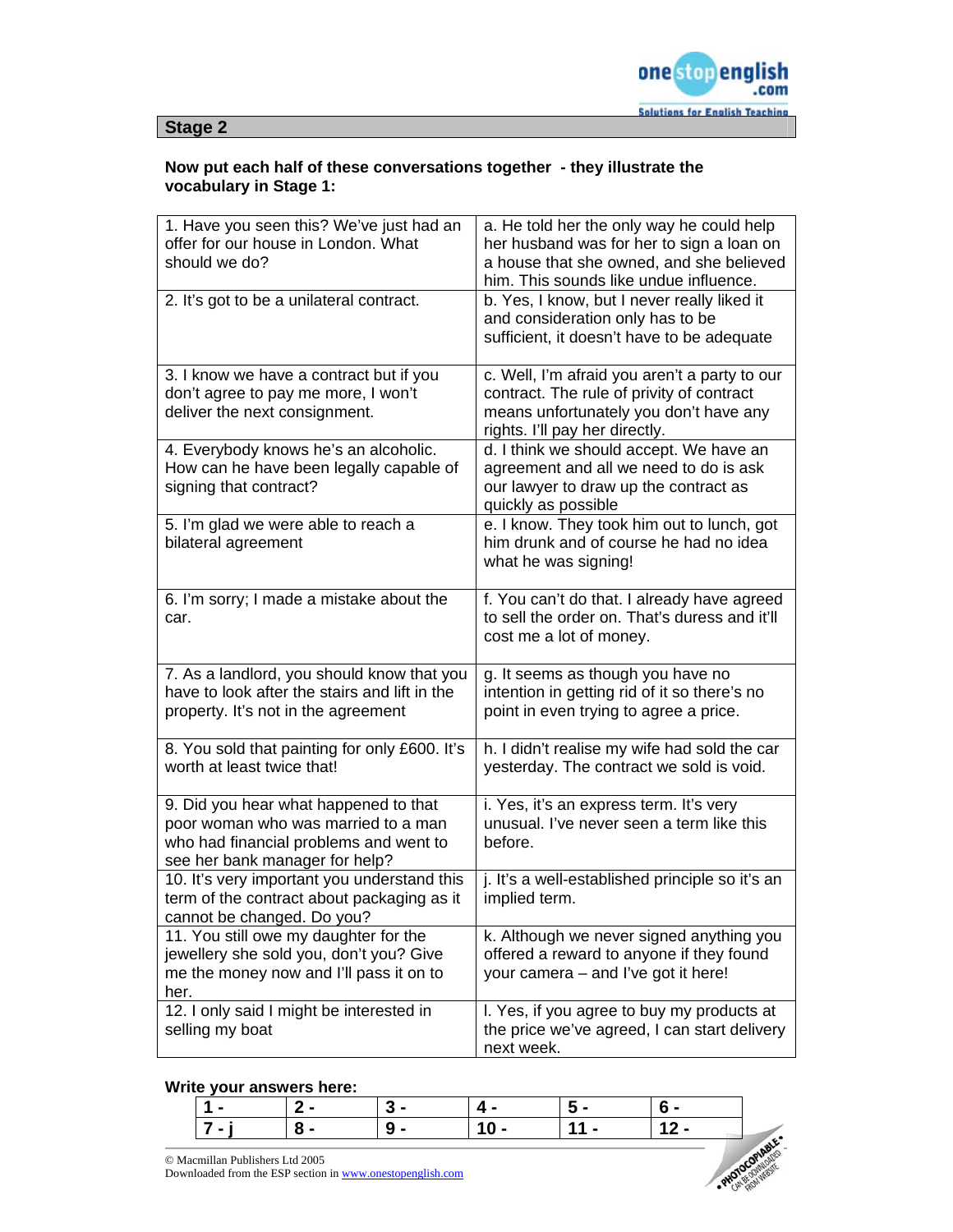

*An agreement is made when one party - the offeror - makes a genuine offer to the other party - the offeree - and it is accepted* 

### **Look at this situation:**

| Smith wanted to buy a van for his business and Jones offered to sell him one.      |
|------------------------------------------------------------------------------------|
| The understanding was that a certain amount would be paid in cash, and 'the        |
| balance of the purchase price can be paid on credit terms over a period of two     |
| years'. Smith accepted, but Jones refused to supply the van.                       |
| Smith sued, but Jones claimed that that the contract was not certain as it was not |
| possible for a reasonable man to know what exactly had been agreed.                |

Is it a genuine offer? Does it fulfil the requirements of an offer?

communicated – in writing, orally or by conduct – so that the other party may accept or reject it

made to a particular person, a group of persons or to the whole world

contains clear, definite and specific terms

made with serious intention

What's your opinion?

…………………………………………………………………………………………… …………………………………………………………………………………………… …………………………………………………………………………………………… …………………………………………………………………………………………… …………………………………………………………………………………………… ……………………………………………………………………………………………

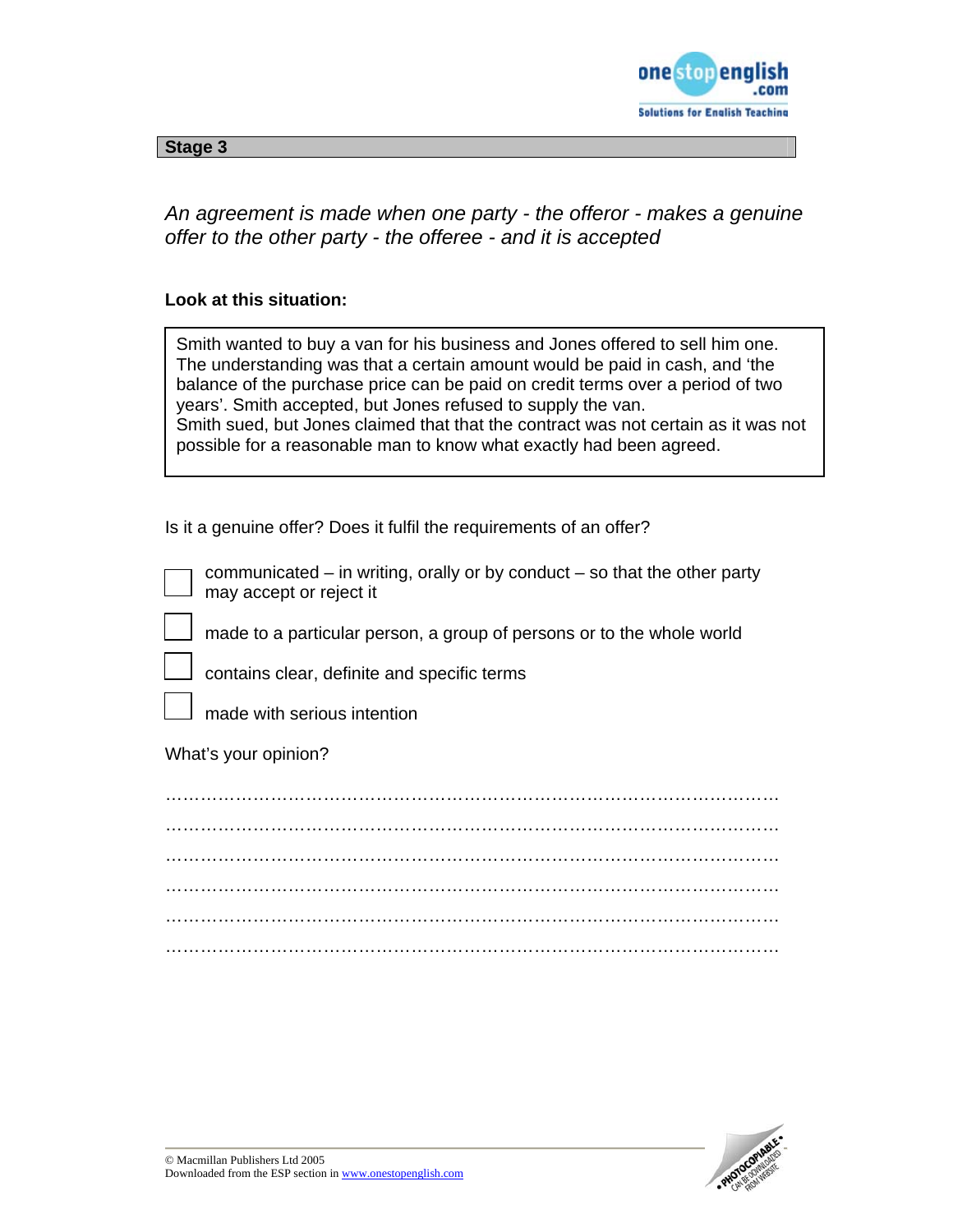

## **An offer is a statement by one of the parties that shows willingness to contract on specific terms - if accepted it will become immediately binding.**

The Courts have recognised situations which are not binding offers: these are a called 'invitations to treat'.

*If someone is inviting offers or indicates that they are willing to enter into negotiations but is not prepared to be bound immediately and can accept or reject any offer made – this is called an invitation to treat.* 

## **Which of these situations is an invitation to treat and which of these is a genuine offer?**



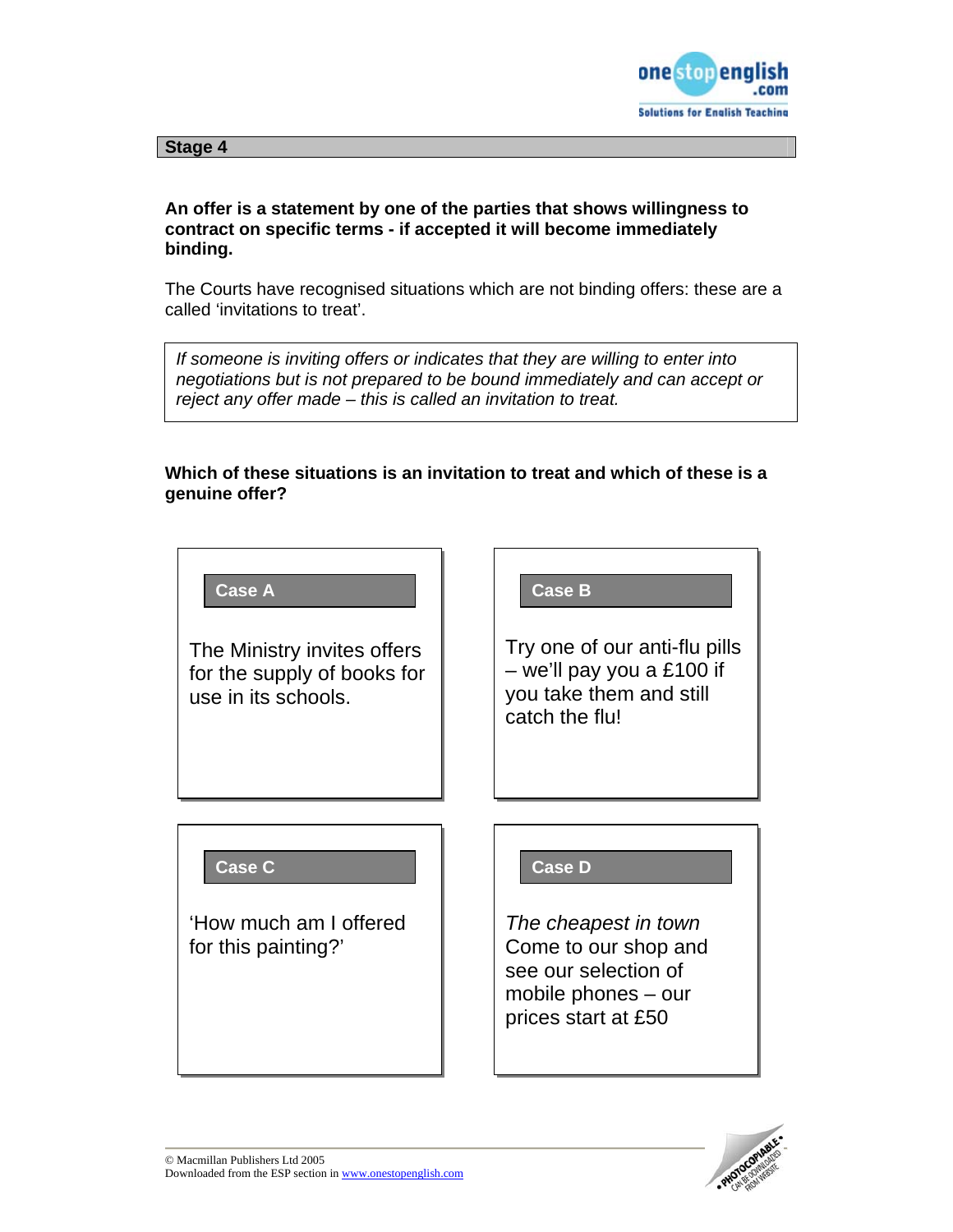

Write your answer here:

| <b>Offers</b> | <b>Invitations to</b><br>treat |
|---------------|--------------------------------|
|               |                                |
|               |                                |
|               |                                |



# **Stage 5**

**Look again at the above examples. Can you decide which of them is an example of the following?** 

| Advertising a reward               |  |
|------------------------------------|--|
| Goods in shops                     |  |
| An advertising statement           |  |
| Auction                            |  |
| Advertisement: unilateral contract |  |
| Tender                             |  |